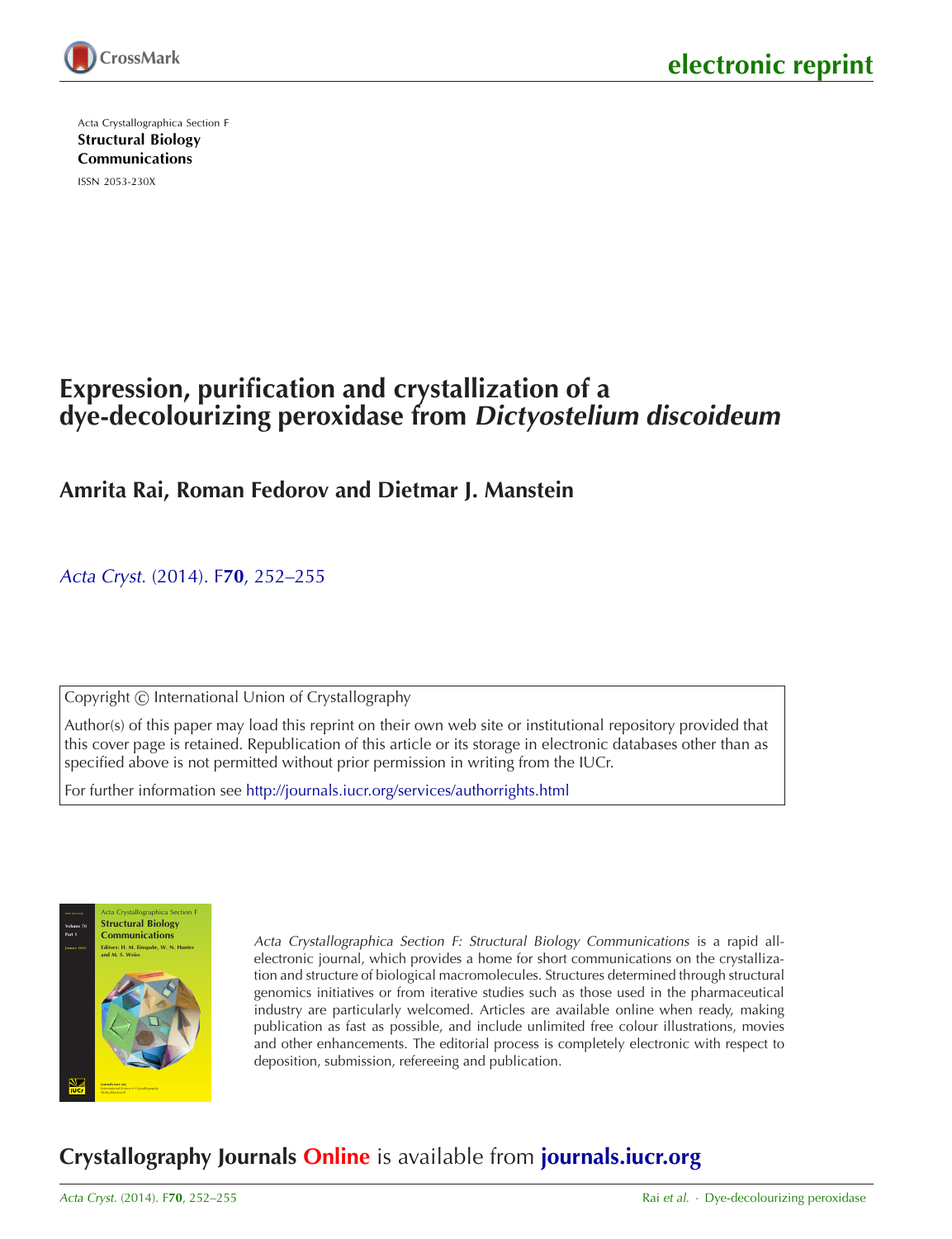Acta Crystallographica Section F Structural Biology Communications

ISSN 2053-230X

### Amrita Rai, Roman Fedorov and Dietmar J. Manstein\*

Institute for Biophysical Chemistry, Medizinische Hochschule Hannover, Carl-Neuberg-Strasse 1, 30625 Hannover, Germany

Correspondence e-mail: manstein.dietmar@mh-hannover.de

Received 11 November 2013 Accepted 9 January 2014



 $\odot$  2014 International Union of Crystallography All rights reserved

## Expression, purification and crystallization of a dye-decolourizing peroxidase from Dictyostelium discoideum

Dye-decolourizing peroxidases are haem-containing peroxidases with broad substrate specificity. Using  $H_2O_2$  as an electron acceptor, they efficiently decolourize various dyes that are of industrial and environmental relevance, such as anthraquninone- and azo-based dyes. In this study, the dye-decolourizing peroxidase DdDyP from Dictyostelium discoideum was overexpressed in Escherichia coli strain Rosetta(DE3)pLysS, purified and crystallized using the vapour-diffusion method. A native crystal diffracted to 1.65 A˚ resolution and belonged to space group  $P_12_12$ , with unit-cell parameters  $a = b = 141.03$ ,  $c = 95.56 \text{ Å}, \alpha = \beta = \gamma = 90^{\circ}.$  The asymmetric unit contains two molecules.

#### 1. Introduction

Dye-decolourizing peroxidases (DyPs) are a relatively recently recognized superfamily of haem-containing peroxidases (Kim & Shoda, 1999). They are present in a wide range of fungi and bacteria. Phylogenetically, DyPs are divided into four subfamilies (A–D). The members of subfamilies A–C are mostly of bacterial origin, whereas subfamily D mostly consists of fungal DyPs (Ogola et al., 2009). Depending on the substrate, DyPs display pH optima in the range 2–5. DyPs are of industrial interest as they are able to degrade a wide range of complex organic molecules. They enzymatically oxidize high-redox-potential anthraquninone dyes (Sugano et al., 2006). Moreover, some DyPs show peroxidase activity towards nonphenolic lignin model compounds. They efficiently turn over methoxylated aromatics such as veratryl alcohol and more common peroxide substrates such as 2,20-azinobis(3-ethylbenzthiazoline-6-sulfonic acid) (ABTS; Ogola et al., 2009). DypB from Rhodococcus jostii RHA1 has been shown to oxidize  $Mn^{2+}$  (Roberts *et al.*, 2011).

The catalytic mechanism of DyPs is similar to that of plant-type peroxidases (Sugano, 2009). The resting ferric enzyme reacts with  $H_2O_2$  to yield Compound I, an Fe<sup>4+</sup> oxoferryl centre and a porphyrinbased cation radical  $[Fe^{IV} = O Por^{\bullet}]^{+}$ . Compound I reacts with one equivalent of the reducing substrate to yield another intermediate, Compound II  $[Fe^{IV}]=0$ . Further addition of a second equivalent of the reducing substrate yields the resting-state Fe<sup>III</sup> peroxidase. Nevertheless, structural studies of DyPs indicate differences from plant peroxidases (Zubieta, Krishna et al., 2007; Sugano et al., 2007). They have a ferredoxin-like fold, similar to that of chlorite dismutase (de Geus et al., 2009). In both plant peroxidases and DyPs the haem group is ligated by a proximal histidine, whereas the residues on the distal face of the haem are different. DyPs have a conserved aspartate and arginine on the distal face, while a catalytic histidine is present in the plant peroxidases (Zubieta, Krishna et al., 2007; Sugano et al., 2007). Several recent studies have pointed out the major differences between the catalytic mechanisms of DyP peroxidases and other peroxidases. Based on the structure of fungal DyPs, it has been proposed that the aspartate of the GXXDG motif swings into the proper position required for interaction with  $H_2O_2$ , leading to the formation of Compound I (Yoshida et al., 2011). However, analysis of the peroxidative cycle of DypB from  $R$ . jostii RHA1 shows that a conserved DypB arginine is essential for peroxidase activity, while the replacement of aspartate by alanine has only a marginal effect on the reactivity towards  $H_2O_2$  and the formation of Compound I (Singh et al., 2012).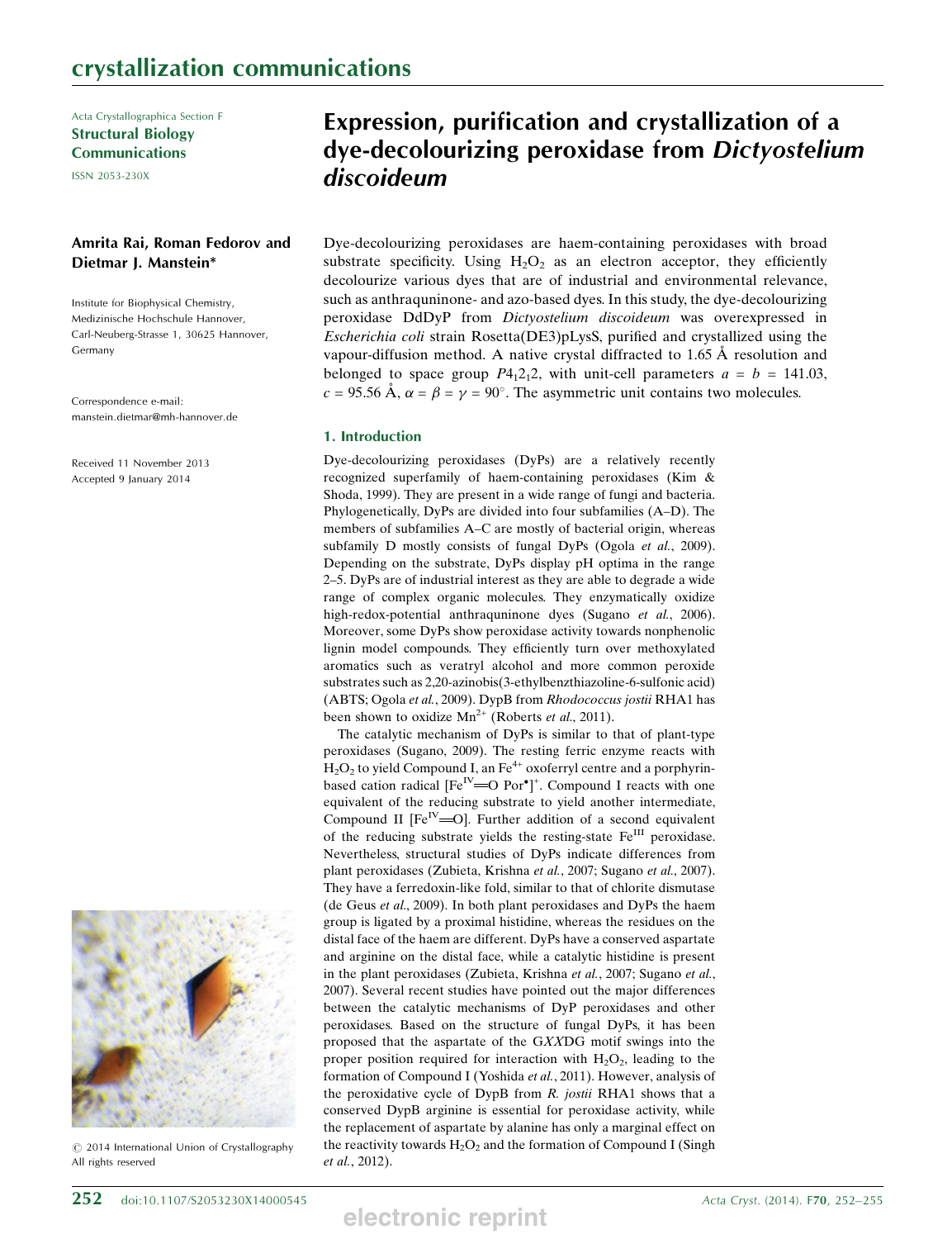#### Table 1

Diffraction data-collection and processing statistics for Dictyostelium DdDyP.

Values in parentheses are for the outer resolution shell.

| <b>Beamline</b>                     | ID29, ESRF Grenoble              |
|-------------------------------------|----------------------------------|
|                                     |                                  |
| Detector                            | Pilatus 6M                       |
| Wavelength (A)                      | 0.91985                          |
| Crystal-to-detector distance (mm)   | 313.233                          |
| Exposure time per image (s)         | 0.0375                           |
| No. of images                       | 1200                             |
| Oscillation range $(°)$             | 0.3                              |
| Space group                         | $P_{{}_{1}}{2_{1}}{2$            |
| Unit-cell parameters $(A, \degree)$ | $a = b = 141.03$ , $c = 95.56$ , |
|                                     | $\alpha = \beta = \gamma = 90$   |
| Crystal mosaicity $(°)$             | 0.13                             |
| No. of molecules in asymmetric unit | 2                                |
| Resolution range $(A)$              | $47.78 - 1.65$ $(1.75 - 1.65)$   |
| No. of total/unique reflections     | 3073816/115557                   |
| Completeness (%)                    | 100.00 (100.0)                   |
| Multiplicity                        | 26.6(26.5)                       |
| Mean $I/\sigma(I)$                  | 17.0(2.3)                        |
| $R_{\text{merge}}$ (%)              | 3.2(44.9)                        |
| $CC_{1/2}$ †                        | 99.9 (73.8)                      |

† Percentage of correlation between intensities from random half data sets.

To date, only two eukaryotic DyP proteins have been structurally characterized, both of fungal origin. To investigate the catalytic mechanism and structure–function relationship of eukaryotic DyPs, structural and mechanistic studies involving enzymes from other phyla are required. Unlike fungal DyPs, Dictyostelium DyP is not secreted and is only present in cytoplasm. It shares characteristics with prokaryotic and fungal DyPs as well as with horseradish-type peroxidases. Moreover, initial characterization showed distinct spectral properties for the reaction intermediates. Here, we report the cloning, expression, purification, crystallization and preliminary X-ray crystallographic analysis of the first DyP from D. discoideum.

#### 2. Materials and methods

#### 2.1. Plasmid construction and overexpression of recombinant Dictyostelium DdDyP

The gene encoding dye-decolourizing peroxidase was amplified from Dictyostelium genomic DNA (GenBank accession No. XM\_639419.1) by PCR. For the PCR reaction, we used a forward primer which contains a BamHI site (bold) followed by specific nucleotides of the 5' DdDyP gene (GATCGGATCCATGGCACA-GTCAACAGTGTTACCAATGCAT) and a reverse primer specific for the  $3'$  sequence including a stop codon followed by an XhoI site (bold) (GATCCTCGAGTTACAATTCTAATAATTCTTTTTTTG-ATGG). The PCR product was cloned into the plasmid PGEX 6P1- 4CS (Tzvetkov et al., 2006). The construct was verified by sequencing and the plasmid was transformed into Escherichia coli Rosetta (DE3)pLysS.

#### 2.2. Expression and purification

Transformed E. coli Rosetta(DE3)pLysS cells were grown in Luria– Bertani medium containing 100  $\mu$ g ml<sup>-1</sup> ampicillin and 34  $\mu$ g ml<sup>-1</sup> chloramphenicol. Cells were grown at 310 K until the  $OD_{600 \text{ nm}}$ reached  $\sim$ 1.0. Protein expression was induced by the addition of  $1 \text{ mM}$  isopropyl  $\beta$ -D-1-thiogalactopyranoside (IPTG) for 16 h at 290 K. The cells were harvested by centrifugation  $(4000g)$  and washed with PBS. Prior to purification, the pellets were stored at 193 K.

For purification, the cell pellets were thawed and resuspended in lysis buffer (50 mM Tris pH 8.0, 150 mM NaCl) supplemented with an EDTA-free protease-inhibitor cocktail (Roche). Lysis was started by the addition of 0.5 mg ml<sup>-1</sup> lysozyme and  $0.1\%$  (v/v) Triton X-100 followed by 5 min sonication at 30% maximum intensity in a Branson 250 sonicator. Cell debris was removed by centrifugation at 21 000g for 45 min. The resulting supernatant was loaded onto a Glutathione Sepharose column pre-equilibrated with lysis buffer. After extensive washing with lysis buffer, the protein was cleaved on the column by PreScission protease at a molar ratio of 500:1. Cleaved protein was eluted by lysis buffer. Purified preparations of Dictyostelium DdDyP had  $R_z$  values (Abs<sub>Soret</sub>/Abs<sub>280</sub>) of <0.1, indicating the absence of a haem group. To reconstitute the protein, haemin chloride dissolved in DMSO was added dropwise with gentle stirring to a final 2:1 haemin:protein molar ratio. Excess haemin chloride was removed via centrifugation followed by gel-filtration chromatography using a HiLoad 26/60 Superdex 200 prep-grade column (GE Healthcare) equilibrated with lysis buffer. The flow rate was adjusted to 1 ml min<sup>-1</sup>. Peak fractions were pooled and concentrated to  $10 \text{ mg ml}^{-1}$  using an ultrafiltration system (Vivaspin 10K, Sartorius Stedim Biotech). The protein concentration was determined using the Bio-Rad protein assay reagent with BSA as a standard. The purity of the protein was confirmed by SDS–PAGE. The absorption spectrum of 10  $\mu$ M DdDyP was recorded using a Shimadzu UV-2700 UV– Vis spectrophotometer at room temperature. Reconstituted DdDyP gave an  $R_z$  value of 2.0. Protein supplemented with  $3\%(w/v)$  sucrose was flash-frozen in liquid  $N_2$  and stored at 193 K.

#### 2.3. Crystallization

Initial crystallization screening was performed at 293 K by the sitting-drop vapour-diffusion method using commercial crystallization screens (Qiagen), 96-well Intelli-Plates and a Phoenix robot (Art Robbins Instruments). Each crystallization drop was prepared by mixing 0.25 µl reservoir solution and 0.25 µl protein solution, and the mixture was equilibrated against 0.1 ml reservoir solution. After one week, crystals appeared in 2.4 M sodium malonate pH 7.0. We refined the crystallization condition at 293 K by the hanging-drop vapour-diffusion method using 24-well plates (Linbro, MP Biomedicals).  $2 \mu$ l protein solution was mixed with  $2 \mu$ l reservoir solution and equilibrated against 700 µl reservoir solution; conditions were further optimized by varying the protein and precipitant concentrations as well as the pH of the sodium malonate solution.

#### 2.4. Data collection and X-ray diffraction analysis

Diffraction data were collected from DdDyP crystals at a wavelength of  $0.91985 \text{ Å}$  at  $100 \text{ K}$  on beamline ID29 at the European Synchrotron Radiation Facility (ESRF), Grenoble, France equipped with a Pilatus 6M pixel detector (Dectris). Single crystals were transferred to cryoprotectant solution [reservoir solution +  $15\%$  ( $v/v$ ) glycerol] and then flash-cooled directly in liquid nitrogen. A complete data set was collected to  $1.65$  Å resolution. The oscillation angle was 0.3°. The diffraction data were indexed, integrated and scaled with the XDS software package (Kabsch, 2010). Data-collection and processing statistics are given in Table 1.

#### 2.5. Preliminary structure analysis

Molecular-replacement calculations were performed using the Phaser module (McCoy et al., 2007) in the CCP4 software suite (Winn et al., 2011). Self-rotation function analysis was performed using the AMoRe module (Navaza, 2001) in CCP4.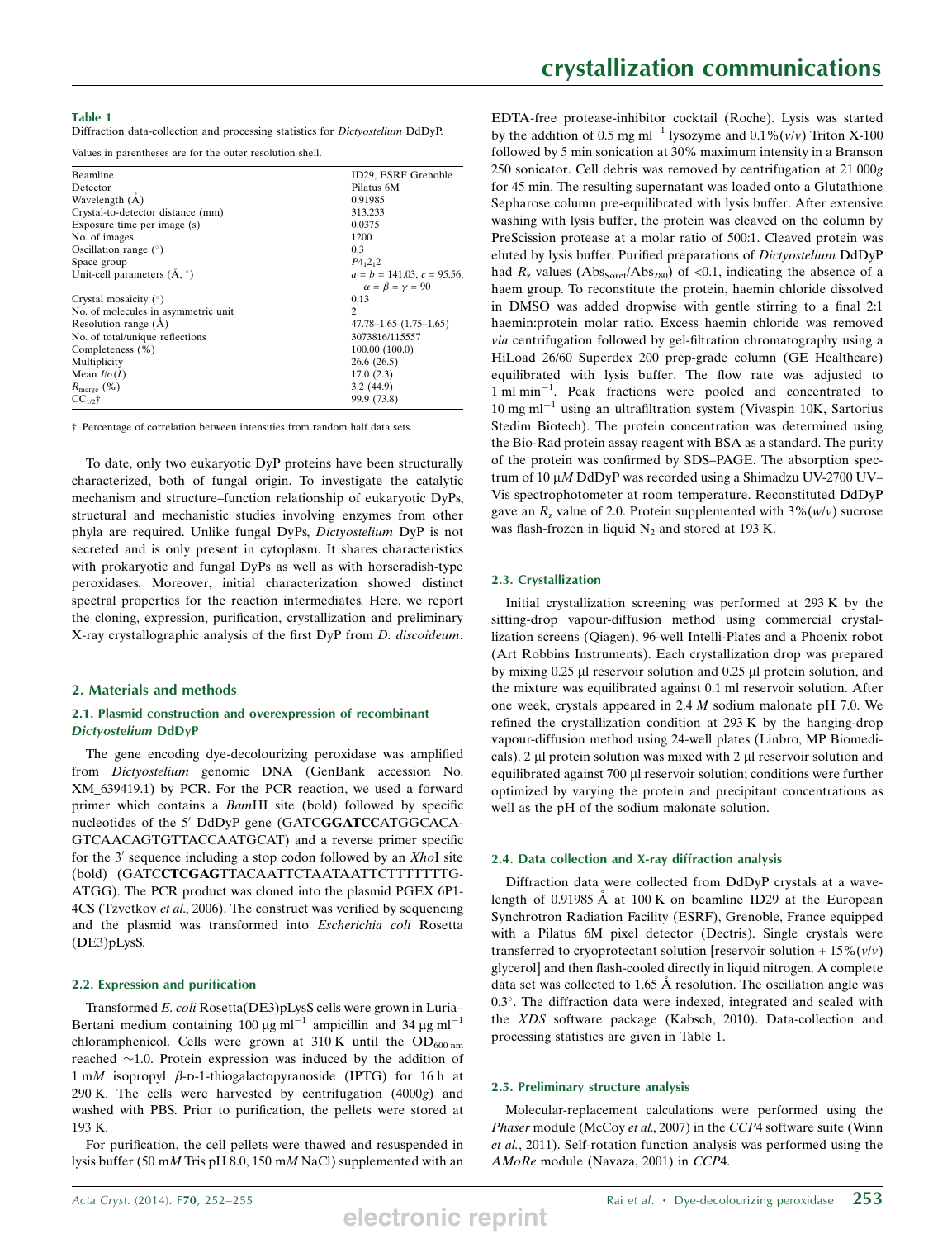### 3. Results and discussion

Full-length DdDyP (molecular weight 34.9 kDa) was successfully overexpressed in E. coli Rosetta(DE3)pLysS cells and purified to homogeneity using a glutathione affinity column and subsequent size-exclusion chromatography (Fig. 1a). The absorption spectrum of ferric DdDyP showed distinct spectral features. DdDyP has a Soret band at 400 nm and charge-transfer bands, CT1 and CT2, at 638 and 506 nm; the  $R_z$  value of DdDyP corresponds to 2.0 (Fig. 1b). Initial screening of the crystallization conditions was performed by the sitting-drop vapour-diffusion method using 1248 commercially available unique crystallization conditions (Qiagen). DdDyP crystals were optimized using the hanging-drop vapour-diffusion method. The best quality crystals grew after two weeks at  $293 \text{ K}$  in a 4  $\mu$ l hanging drop consisting of a 1:1 mixture of protein solution (10 mg ml<sup>-1</sup>) and 2.4  $M$  sodium malonate pH 7.0. The crystals grew with a tetragonal bipyramidal shape. A single crystal was used for data collection (Fig. 2). The native DdDyP crystal diffracted to 1.65  $\AA$  resolution on synchrotron beamline ID29 at the ESRF, Grenoble, France (Fig. 3). A full 360° data set was collected using a crystal-to-detector distance of 313.233 mm with  $0.3^{\circ}$  oscillation and  $0.0375$  s exposure per image. Processing of the X-ray diffraction data indicates that the native DdDyP crystal belonged to space group  $P4<sub>1</sub>2<sub>1</sub>2$ , with unit-cell para-



Figure 1

Recombinant Dictyostelium DdDyP. (a) SDS–PAGE of DdDyP protein stained with Coomassie Blue. Lane M, molecular-weight markers (labelled in kDa); lane 1, 10 µg DdDyP protein. (b) Electronic absorption spectrum of 10 µM DdDyP in lysis buffer.

meters  $a = b = 141.03$ ,  $c = 95.56 \text{ Å}$ ,  $\alpha = \beta = \gamma = 90^{\circ}$ . The Matthews coefficient calculated using the cell-content analysis program showed that there are two or three molecules in the asymmetric unit; two molecules give a  $V_M$  value of 3.4  $\AA$ <sup>3</sup> Da<sup>-1</sup> and 63.8% solvent content, whereas three molecules give a  $V_M$  value of 2.3  $\AA$ <sup>3</sup> Da<sup>-1</sup> with 45.7% solvent content (Matthews, 1968).

We are currently in the process of solving the structure of DdDyP using the molecular-replacement method with the structure of Shewanella oneidensis TyrA (PDB entry 2iiz; Zubieta, Joseph et al., 2007) as the search model. DdDyP exhibits 37% sequence identity to Shewanella TyrA. The molecular-replacement procedure using the TyrA structure as an initial model resulted in clear solutions for both the rotation and the translation functions corresponding to a dimer in the asymmetric unit, which belongs to space group  $P4<sub>1</sub>2<sub>1</sub>2$ . A translation-function search using the enantiomorphic space group



Figure 2 Crystal of DdDyP (average dimensions of  $200 \times 100 \times 50$  µm).



Figure 3 X-ray diffraction image of DdDyP. The circle is at 1.65 Å resolution.